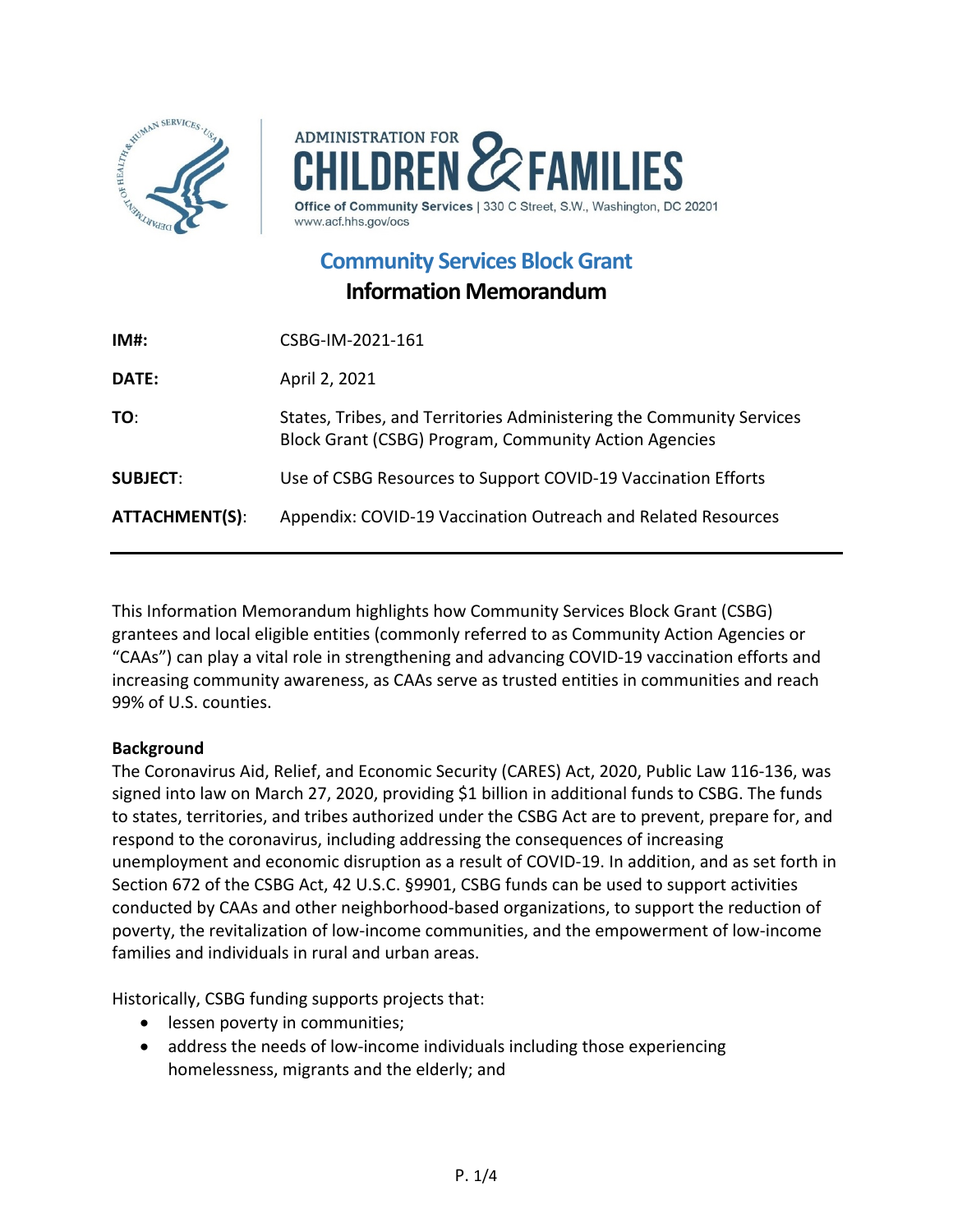• support strategies and services to improve employment, education, housing, nutrition and/or health outcomes.

COVID-19 vaccination is a universal need – across race, class, and geographic lines. However, as noted in a Centers for Disease Control and Prevention (CDC) report<sup>1</sup>, "long-standing health and social inequities have resulted in increased risk for infection, severe illness, and death from COVID-19 among communities of color." Therefore, because of CSBG's historical role in serving marginalized populations and communities, it is critical that the CSBG Network "be at the table" and serve as a voice, particularly for low-income communities of color– ensuring equitable access to the vaccination roll-out.

We are incredibly proud of the work that the CSBG Network has already done to support vaccination efforts, and we are working with our colleagues across the U.S. Department of Health and Human Services to identify additional ways the CSBG Network can support local and national vaccination efforts. We will provide additional information on these opportunities in the coming weeks. In the meantime, this IM seeks to encourage new and sustained efforts to utilize the flexibility of CSBG funding to support COVID-19 vaccination efforts.

### **COVID-19 Needs and CSBG**

CSBG CARES and regularly appropriated CSBG funding can be used to support COVID-19 vaccination and related activities. CSBG funding has always been available to support a community's coordinated response to improving public health outcomes that may impact the causes and conditions of poverty. In several local communities, tribes, and territories across the country, CSBG state offices and CAAs are helping to ensure access to COVID-19 vaccination.

CAAs may implement CSBG-funded public health activities – including the promotion of the COVID-19 vaccination – based on the results of local community needs assessments. These assessments often include a review of health outcomes and available health care resources. When CAAs identify impacting public health outcomes or related outcomes as a priority through the assessment process, creating even stronger linkages to health care resources, including ensuring access for limited English proficient populations, may become part of their comprehensive and integrated response and strategic planning. In addition, CAAs may partner in these efforts with other organizations serving low-income residents, including public health departments, religious organizations, charitable groups, and community organizations. In most cases, CAAs have an opportunity to play a supportive role in COVID-19 vaccine related activities.

### **Potential COVID-19 Activities**

CSBG state offices and CAAs are playing a vital role in assisting families with recovering from the economic fall-out due to COVID-19. CSBG also has a vital role to play in supporting the COVID-

<sup>1</sup> Centers for Disease Control and Prevention Weekly Report: "Disparities in Incidence of COVID-19 Among Underrepresented Racial/Ethnic Groups in Counties Identified as Hotspots During June 5–18, 2020." Published August 21, 2020.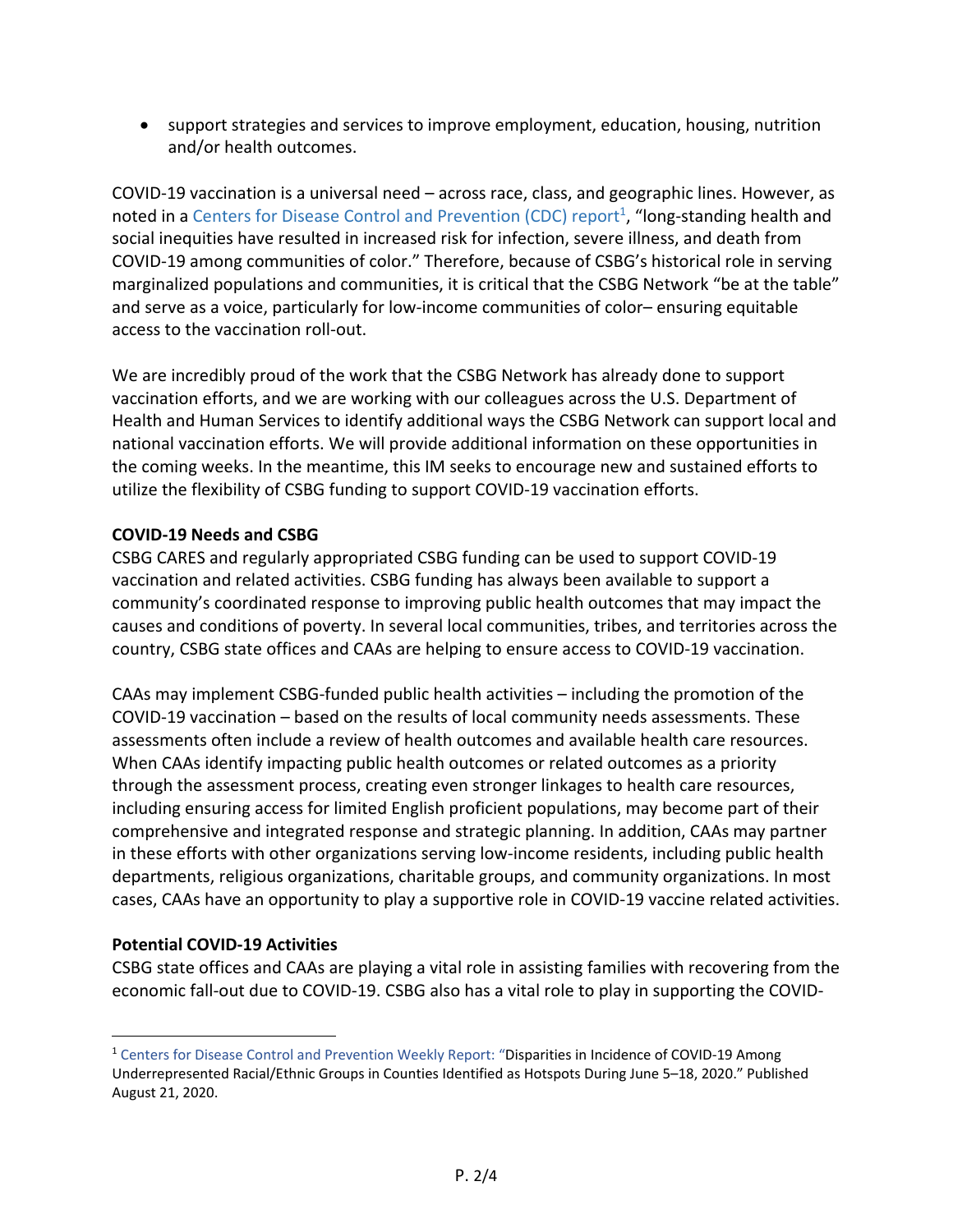19 vaccination effort. Examples of allowable COVID-19 vaccination-related activities include the following:

- Hosting vaccination clinics.
- Providing transportation to vaccination sites.
- Signing up to join the national volunteer COVID-19 Community Corps. This is a U.S. Department of Health and Human Services (HHS) initiative to enlist individuals and organizations in the fight against COVID-19. HHS will send you resources and tools in the coming weeks for you to share with your community. For additional information about the HHS COVID-19 Public Education Campaign, please visit [wecandothis.hhs.gov](https://wecandothis.hhs.gov/) and [hhs.gov/CovidCommunityCorps.](https://hhs.gov/CovidCommunityCorps)
- Reaching out to local public health departments and other related entities to partner in COVID-19 vaccination outreach, including supporting efforts to reduce vaccine hesitancy – on behalf of Community Action employees as well as customers.
- Incorporating information on COVID-19 vaccinations, testing, safety practices, and other related resources into intake processes and ensuring accessibility for those who are limited English proficient, whether they are conducted online, by mail, in person, or over the phone. CAAs can ensure each caseworker has the contact information for the local public health department and/or local COVID-19 vaccination and testing sites.
- Providing information to ensure staff are well-versed on COVID-19 vaccination outreach, including to limited English proficient populations.
- Ensuring Head Start staff and other early childhood educators are aware they have priority access to the vaccination. (See [Office of Head Start](https://eclkc.ohs.acf.hhs.gov/about-us/coronavirus/cdc-resources-covid-19-vaccine) for additional information).
- Displaying and disseminating materials and information in different languages, that explain the basics of COVID-19 vaccination, testing, safety practices and other related resources (see the resource list below for examples).

## **Eligibility and CSBG**

The Office of Community Services (OCS) encourages CAAs to integrate information about COVID-19 vaccinations into their services, using strategies such as those outlined above, as part of a comprehensive, community-based service model. If, in the course of an intake process, a CAA determines an individual's income is above the eligibility threshold for CSBG-funded services, the entity would complete the intake process and then refer the individual to non-CSBG services, since providing ongoing CSBG-funded services would not be appropriate.

### **Conclusion**

The World Health Organization (WHO) defines health equity as "the absence of unfair and avoidable or remediable differences in health among population groups defined socially, economically, demographically or geographically."2 CAAs, who, collectively, are already strategically addressing [social determinants of health](https://www.cdc.gov/chronicdisease/programs-impact/sdoh.htm) and promoting health equity, can continue to do so by supporting COVID-19 vaccination outreach efforts in communities of color

<sup>&</sup>lt;sup>2</sup> ["Health Systems: Equity.](https://www.who.int/healthsystems/topics/equity/en/)" World Health Organization. Accessed March 11, 2021.